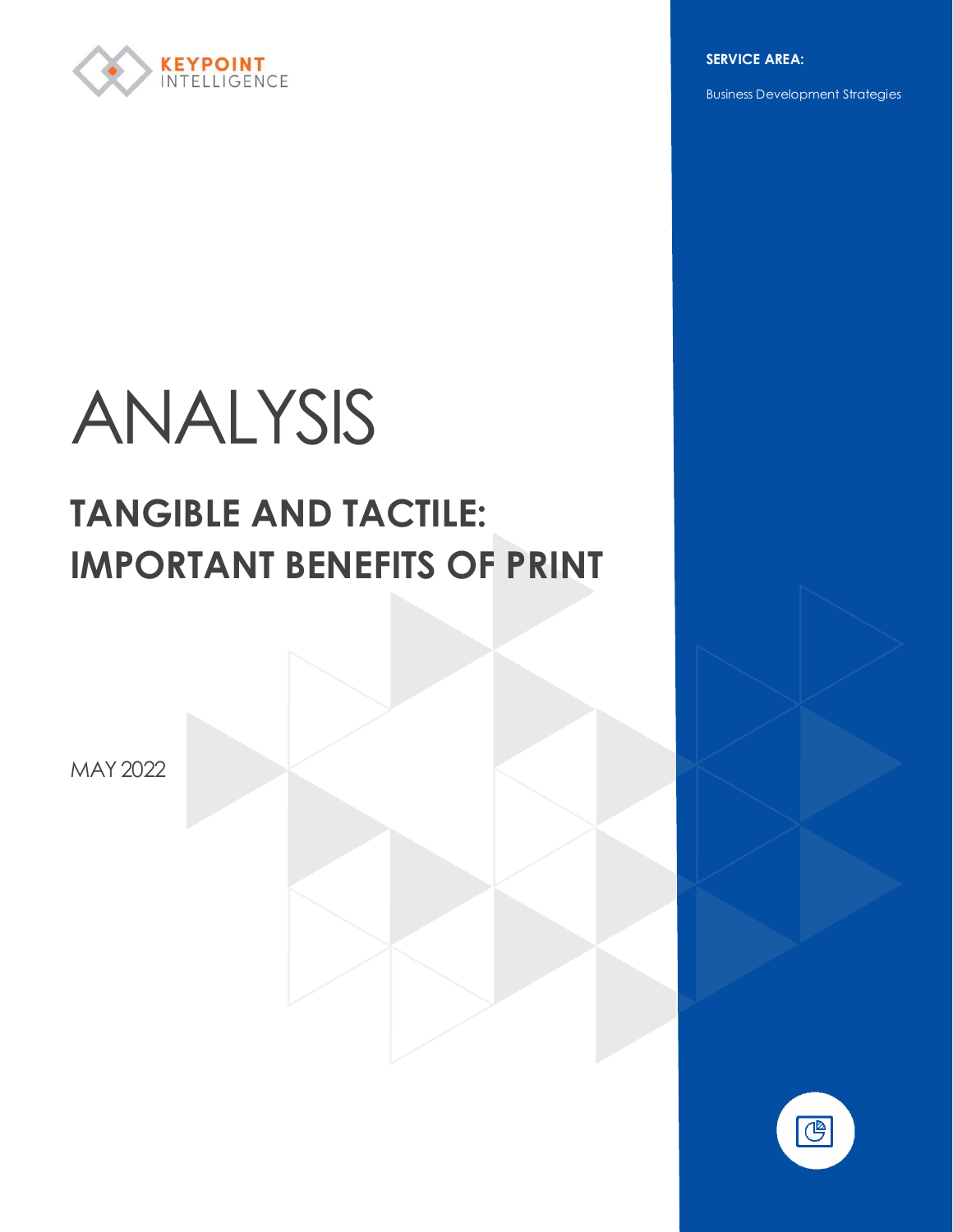

# **Table of Contents**

# **List of Figures**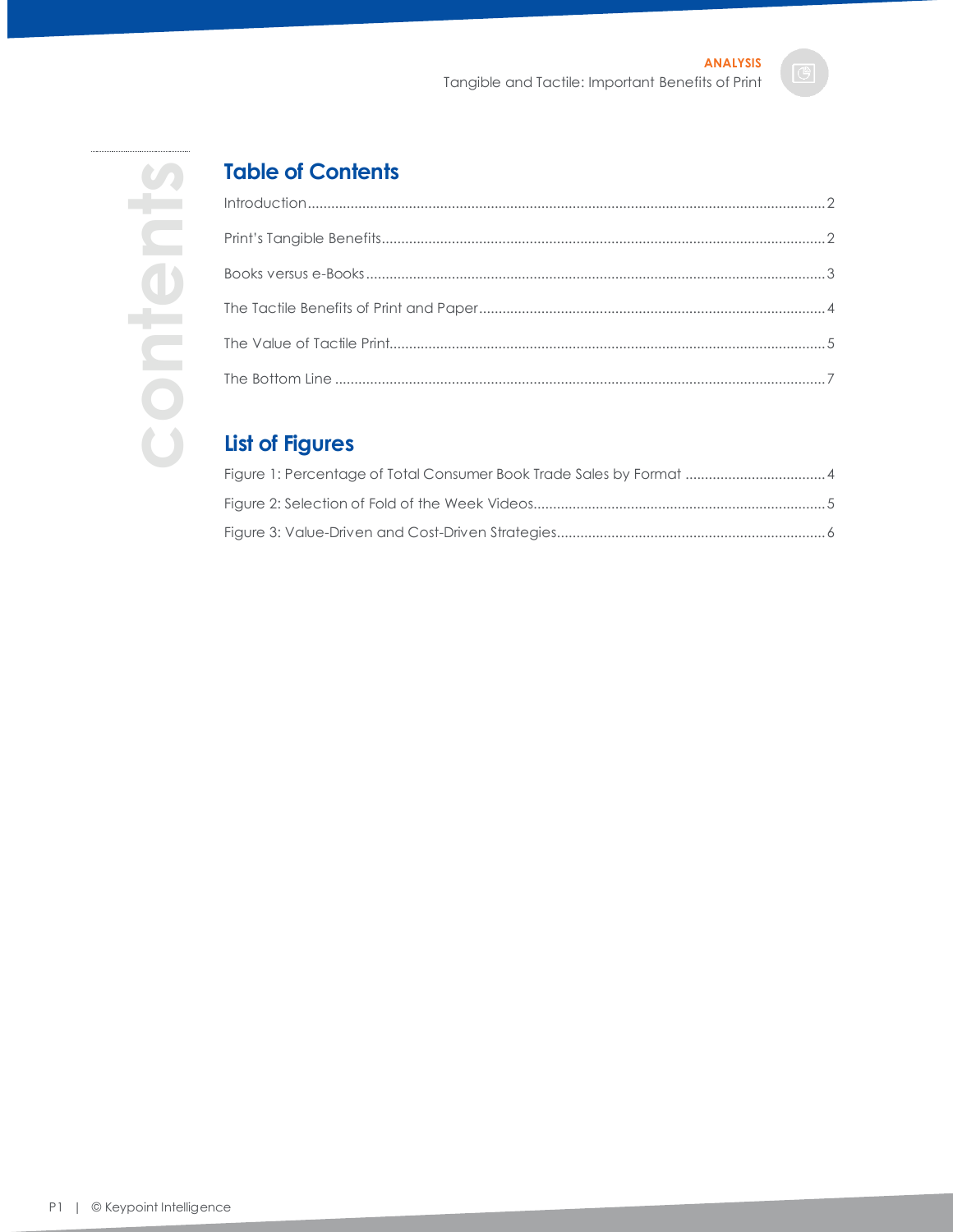#### <span id="page-2-0"></span>**Introduction**

Printed media is facing significant challenges from the digital delivery of information. Electronic media offers a clear advantage in its immediacy, yet there are limits. Statistics show that physical media is preferable in many circumstances. It may have seemed like print was on its way out in some cases, but the advantages of paper have proven to have strong continued appeal. Print also has immediate value in signage or marketing materials. The packaging industry also continues to flourish, offering more evidence that print will not be going away anytime soon. Although user preferences change over time and the pendulum has certainly swung away from paper in the past couple of decades, there are good reasons not to lose sight of the tangible and tactile advantages of print.

Production digital print techniques can make documents more compelling and valuable through personalization, targeting, just-in-time production (JIT), digital document repositories, and print on demand (POD). Even so, print service providers (PSPs) should not overlook the inherent advantages of print as well as the benefits that can be afforded based on paper choice, binding, die cuts, embossing, textures, coatings, and embellishments. This document explores how PSPs can leverage the intrinsic benefits of print.

#### <span id="page-2-1"></span>**Print's Tangible Benefits**

Almost everyone has heard the statistics about readers' preference for printed matter versus electronic versions of the same material. Research studies have consistently shown that comprehension and retention are improved when materials are read in printed form. In addition, readers are less likely to get distracted when reading on paper versus an electronic device.

Paper documents, specifically those that are bound together to form books, booklets, magazines, and reports, provide landmarks—you can easily tell how far along you are in a printed book or magazine based on the feeling of the pages in your hands. According to research, this improves the ability to use "mental mapping" and can also aid in retention. On top of all that, studies have also shown that readers of all ages simply prefer paper for school assignments and pleasure reading. Here are some examples:

• **Reading comprehension is improved when reading from paper versus screens.** This conclusion comes from a European research study of more than 170,000 participants from 19 countries. Known as *The Evolution of Reading in the Age of Digitisation (E-READ) Initiative,* this undertaking drew on the results of 54 separate studies. It was funded by The European Cooperation in Science and Technology (COST). For more information, se[e this summary from Intergraf.](https://www.intergraf.eu/images/pdf/Intergraf_Reading%20Declaration_3pages.pdf)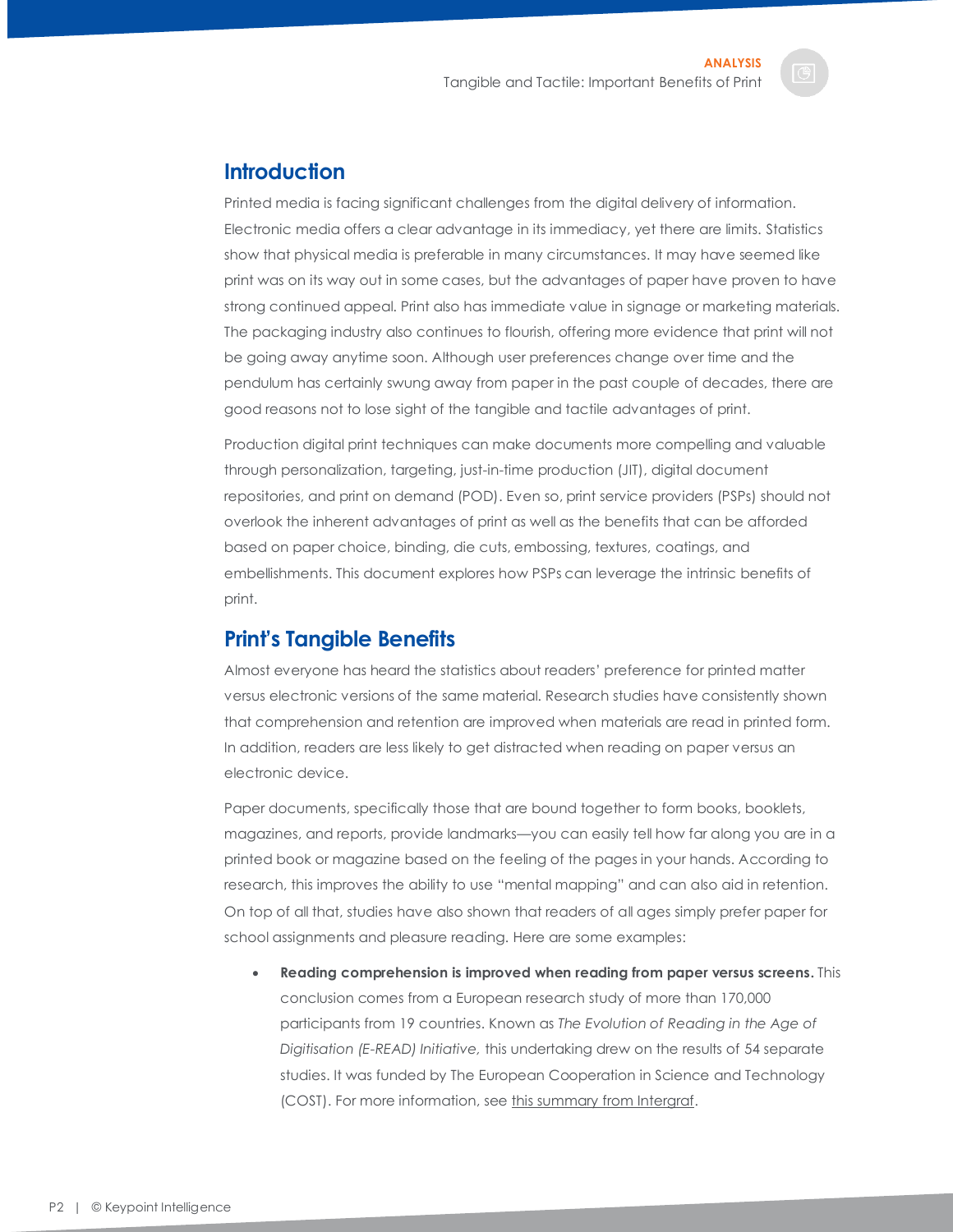- **Children remembered more details from stories read on paper.** This study compared paper books to e-books that were enhanced with animations, videos, and games. A summary of this research can be found in the Scientific American article entitled *[Why the Brain Prefers Paper](https://www.scientificamerican.com/article/reading-paper-screens/)* by Ferris Jabr.
- **Students do read digital formats faster, but this comes at the cost of comprehension.** According to an article in *The Journal of Experimental Education* entitled *[Reading Across Mediums: Effects of Reading Digital and Print Texts on](https://www.researchgate.net/publication/297716778_Reading_Across_Mediums_Effects_of_Reading_Digital_and_Print_Texts_on_Comprehension_and_Calibration)  [Comprehension and Calibration,](https://www.researchgate.net/publication/297716778_Reading_Across_Mediums_Effects_of_Reading_Digital_and_Print_Texts_on_Comprehension_and_Calibration)* by Lauren Singer Trakhman and Patricia Alexander, students were able to get the main idea from digital representations of text. There is one major caveat, though—they absorbed fewer details when consuming digital content. This implies that students of all ages are much better off reading in print for in-depth study and retention.
- **Learners prefer studying in hard copy form.** A research study entitled *[Redefining](https://www.cambridge.org/core/journals/pmla/article/abs/redefining-reading-the-impact-of-digital-communication-media/415379251D92AD3FF0013B4D3D8EB32F)  [Reading: The Impact of Digital Communication Media](https://www.cambridge.org/core/journals/pmla/article/abs/redefining-reading-the-impact-of-digital-communication-media/415379251D92AD3FF0013B4D3D8EB32F)* by Naomi Baron (*Publications of the Modern Language Association*) found that more than 90% of readers across five countries said that they concentrated best when reading in print. Students also said that they were more likely to reread printed material than digital alternatives.
- **Paper is the preferred medium for longer text.** An international study of over 10,000 respondents called *[Academic reading format preferences and behaviors among](https://journals.plos.org/plosone/article?id=10.1371/journal.pone.0197444)  [university students worldwide: A comparative survey analysis](https://journals.plos.org/plosone/article?id=10.1371/journal.pone.0197444)* (by Diane Mizrachi, Alicia Salaz, Serap Kurbanoglu, and Joumana Boustany) found that a broad majority preferred print for reading longer text. These respondents believed that printed content was easier to remember and improved their focus.

The primary drawback expressed in all of these studies is that print is more expensive than electronic delivery. This means that the challenge for PSPs often lies in proving the value of print for any given application.

#### <span id="page-3-0"></span>**Books versus e-Books**

An example of the competition between print and electronic presentations of content can be found in the latest trade sales data for consumer books. According to a report from the American Association of Publishers (a group that primarily represents mainstream consumer book publishers, meaning established trade publishers whose books you are likely to see in bookstores), e-books accounted for 11.3% of sales revenues. If you include audio books, the percent of non-print titles increases by 8.6%. Market analysts acknowledge that other sources of e-book sales such as educational and technical titles would likely increase the overall figure, as would sales of e-books through self-publishing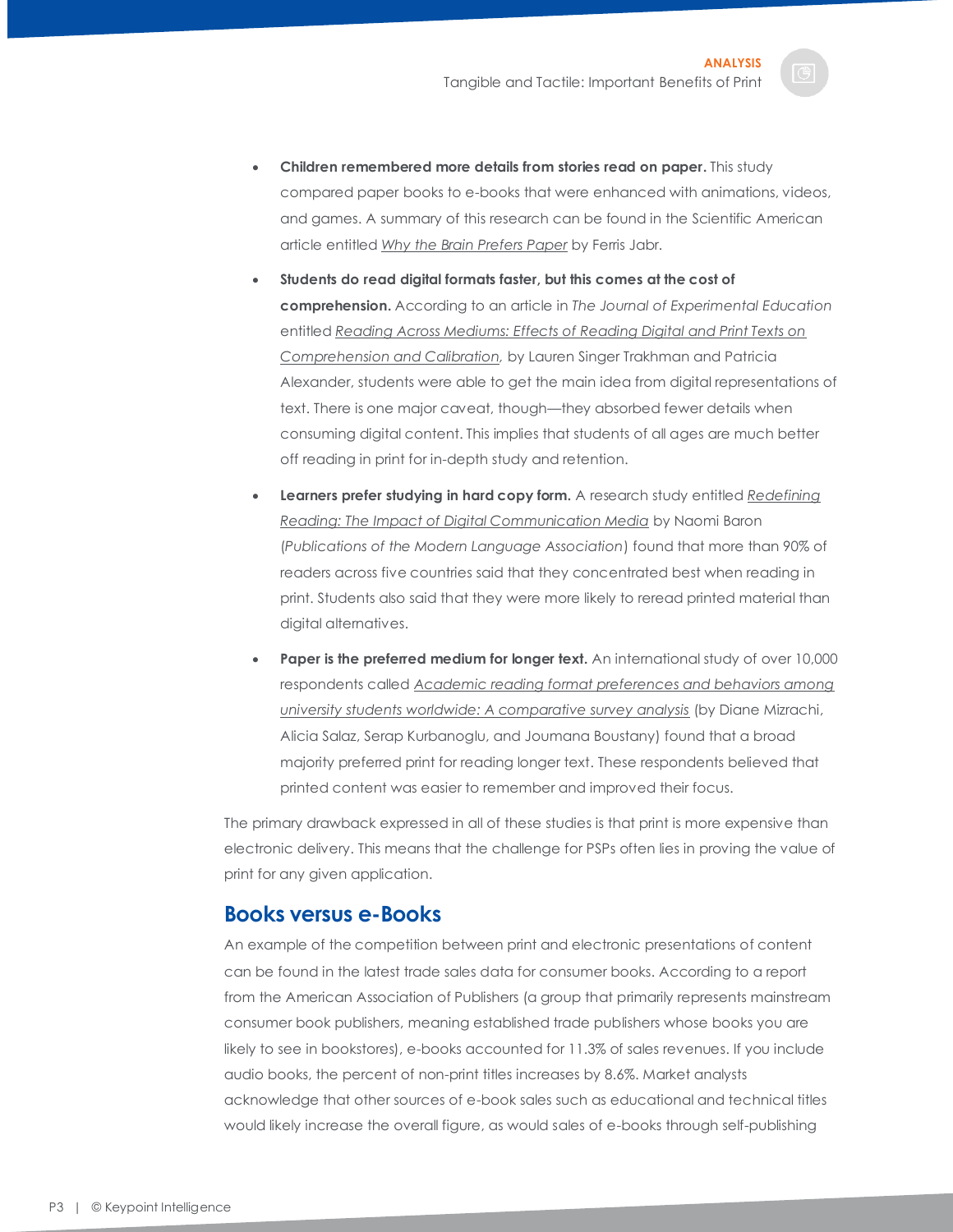<span id="page-4-1"></span>platforms. Some believe that this could bring the e-book figure closer to 30% of the total market.



**Figure 1: Percentage of Total Consumer Book Trade Sales by Format**

Source: *Association of American Publishers (AAP) January 2022*; Chart recreated by Keypoint Intelligence

e-Books have undoubtedly developed as an important segment of the overall book market, but printed books sales still dominate. According to the book industry tracking firm NPD, printed book sales increased 13.2% between 2020 and 2021, and 21% between 2019 and 2021. These are massive growth numbers in relation to typical market trends. The conclusion that we should take from this is that printed books remain strong despite a wide range of electronic alternatives.

### <span id="page-4-0"></span>**The Tactile Benefits of Print and Paper**

Inherent benefits like improved reading comprehension are certainly important, but that's not the end of print's ability to impress. The physical aspects of paper also come into play. Consider a printed application like a business card. The choice of paper weight, finish, color, and embellishments can bring an entirely new tactile dimension to the experience. A physical business card can send a message about accessibility and sophistication that electronic alternatives cannot approach.

Of course, it is possible to go overboard with this. All professionals have likely seen business cards printed on such a thick stock that they become unwieldy, or cards with glossy finishes that make it difficult to write on the surface with a ballpoint pen. That said, a simple yet sophisticated business card printed on a premium stock with raised type can be a sight to behold. This is one of the reasons that letterpress, the dominant printing method of the first part of the 20<sup>th</sup> Century, remains popular among a hardy group of printers who value the craft and allure of this method.

Print finishing techniques can add even more interest. We've already touched on how the sequencing of pages in a bound book has tangible benefits for tracking and comprehension, but there are tactile benefits as well. Inventive folds, bindings, and the use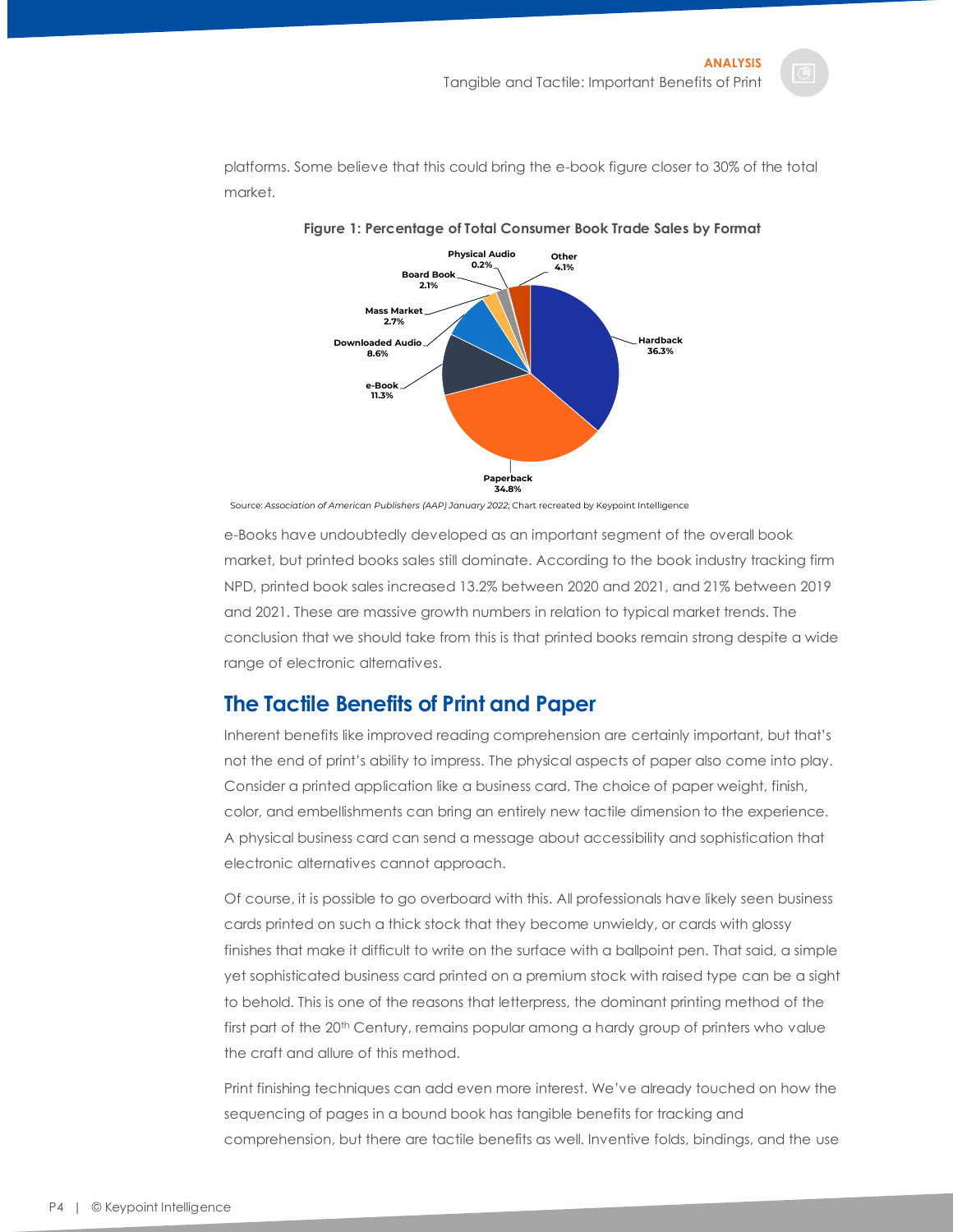of die cuts contribute an additional richness to printed pieces. Any cynics should spend some time watching the tremendous video series, [Fold of the Week](https://foldfactory.com/fold-of-the-week/) by Trish Witkowski on her Fold Factory website.

<span id="page-5-1"></span>

#### **Figure 2: Selection of** *Fold of the Week* **Videos**

Enhancements provided by textures and coatings are another example of the tactile benefits of print. Although these can be implemented with analog or digital techniques, some of the most exciting print output being produced today comes through the use of inkjet-based systems that create embellishments like textures, spot coatings, dimensional design components (like embossing), and even metallic foils.

#### <span id="page-5-0"></span>**The Value of Tactile Print**

Some of you might have seen variations of the Figure below, which highlights value- and cost-driven strategies used by PSPs, in the past. For the purposes of this document, we will highlight the areas where tactile benefits play a role in a value-driven strategy.

In a value-driven strategy, PSPs focus on providing customers with a wide range of products and capabilities. This starts with substrates and typically follows a quality path, ultimately leading to capabilities like print enhancements. The tactile benefits of a valuedriven strategy revolve around substrates (particularly premium ones), binding and finishing methods, and print enhancement techniques (particularly those related to coatings and textures). A value-driven strategy enables PSPs to expand their product offerings, enabling new job types and improving the value of existing jobs.

P5 | © Keypoint Intelligence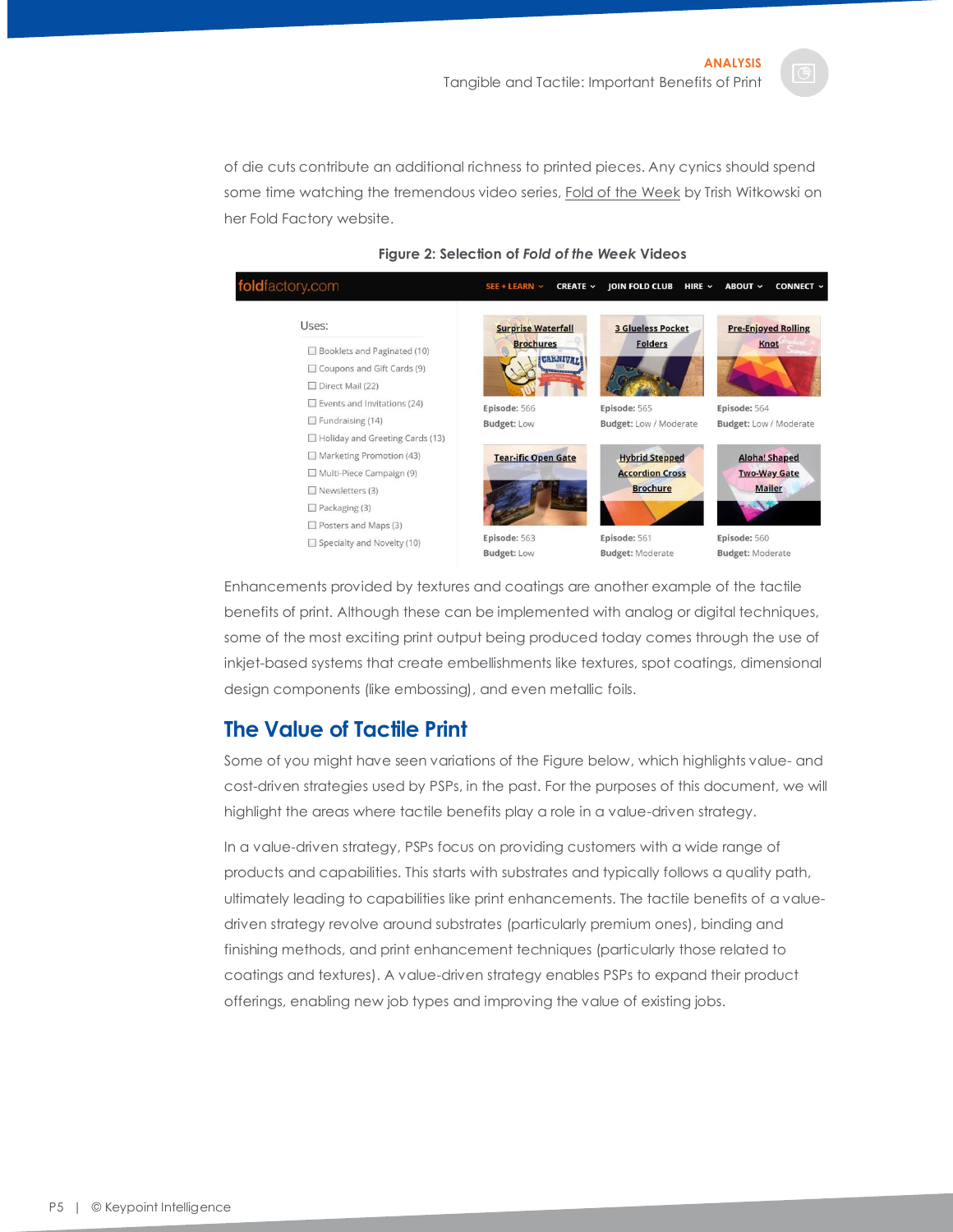<span id="page-6-0"></span>

**Figure 3: Value-Driven and Cost-Driven Strategies**

Source: *North American Software Investment Strategy Report*; Keypoint Intelligence 2021

In a cost-driven strategy, the starting point is in substrate selection (though likely a limited one). Running costs are tightly controlled and the focus is on worker productivity, workflow automation, and driving high levels of uptime. Anything that can be done to reduce costs in the supply chain is also key. Overall, cost-driven strategies help PSPs produce effective and economic long runs and improve their profit margins on the kinds of jobs that they do repeatedly. The competitive advantage is not in being the most innovative or creative PSP, but in being the most cost-effective one. Although the end result for either strategy is a printed piece, a cost-driven strategy places less of an emphasis on promoting the tactile benefits of print.

While there is value in each of these approaches (and most PSPs will use a combination of both), it's clear that tactile benefits fit extremely well into a value-driven strategy. What is your overall strategy as a print service provider? Is it value- or cost-driven? PSPs who intend to take advantage of the tactile benefits of print must put a dedicated focus on value in their marketing and sales efforts.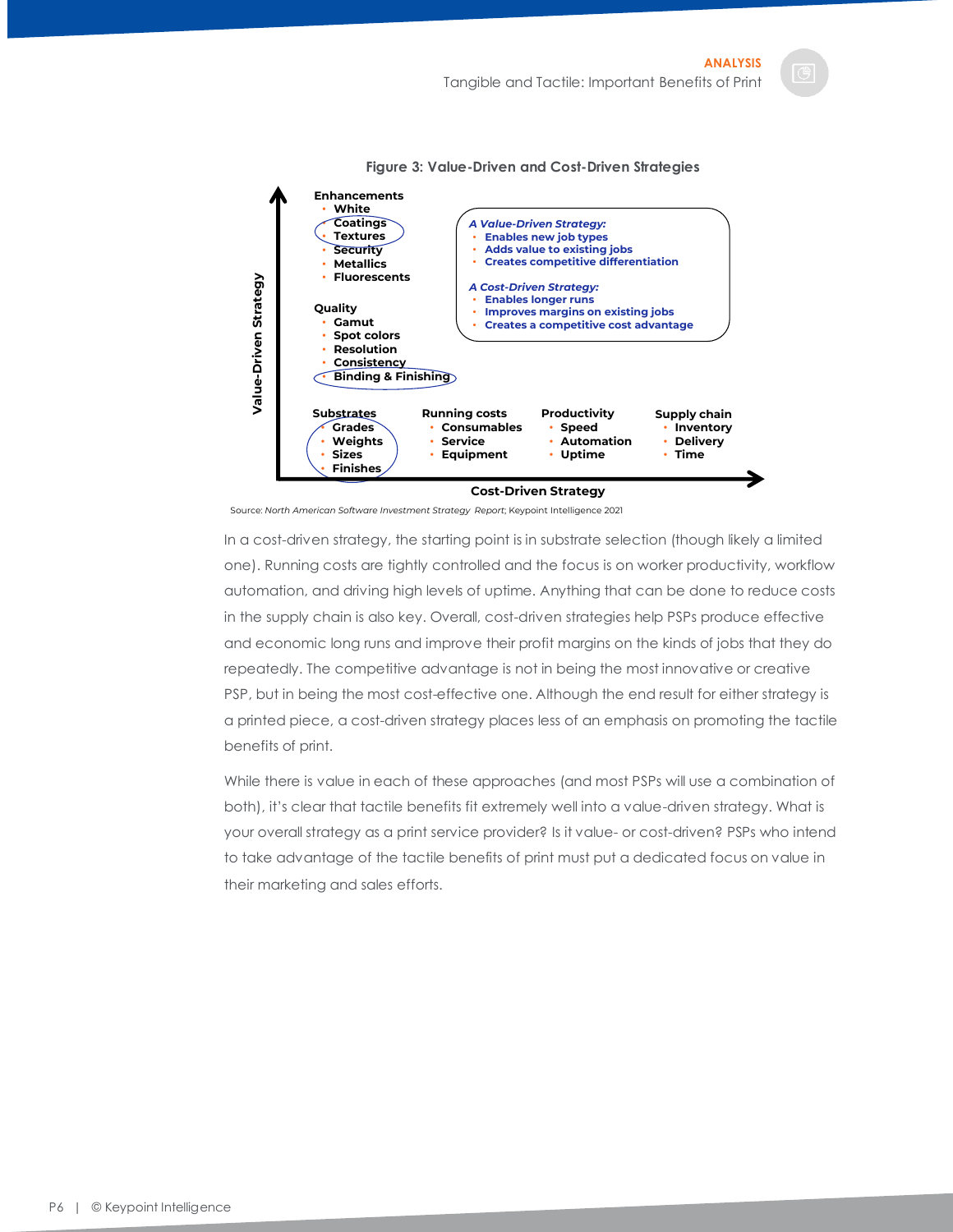**opinion**

## <span id="page-7-0"></span>**The Bottom Line**

PSPs understand the value of print. Promoting both the tangible and tactile values of print is an ongoing process. Here are some tips:

- **Market the tangible benefits of print.** Some of your customers may have a bias against print as being old-fashioned or out of touch with the times, yet there are very good reasons that print has been an important media for hundreds of years. Use available statistics about the benefits of print to your advantage. (Note: Th[e Two Sides initiative](https://twosidesna.org/member-benefits) has fact sheets and infographics that are quite valuable for this purpose.)
- **Make it easy to choose among the range of tactile benefits.** Buying decisions about paper, finishing, and embellishments can be overwhelming for print customers. By having paper, binding, and print samples handy, you can help simplify the selection process.
- **Educate your sales team and customer service representatives.** If you have chosen a value-driven strategy, your personnel must understand and be able to communicate the tactile benefits that you offer. These are generally premium services and should be presented as such, and they must not be underpriced!
- **The tangible aspects of print are important for all print service providers.** PSPs that focus on a cost-driven strategy can still take advantage of the tangible benefits of print and should not overlook the opportunity to promote them.

Print faces stiff competition from today's electronic media sources, and yet it also carries significant advantages. Make sure that you promote those to the utmost!